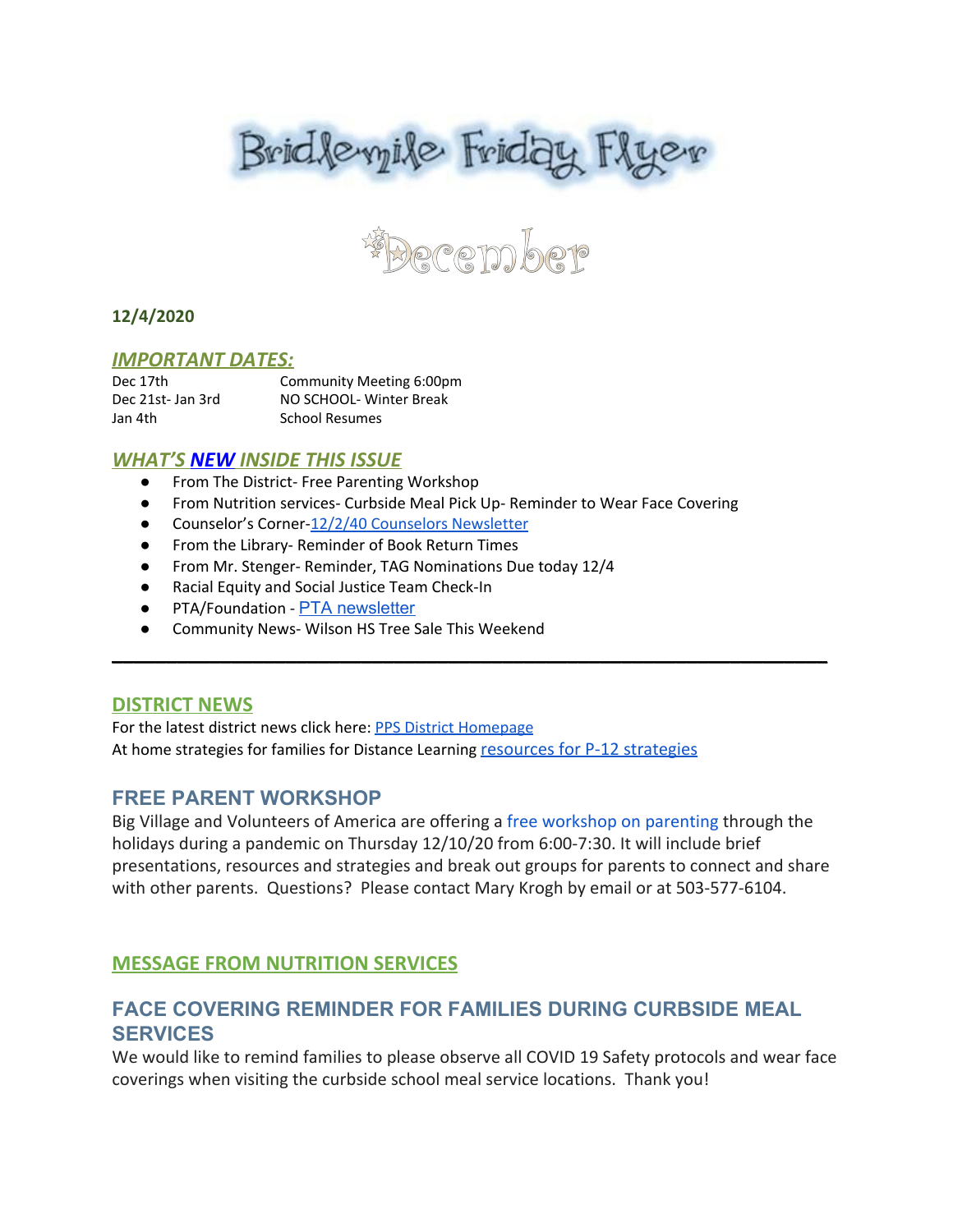## **FROM THE OFFICE**

### **BRIDLEMILE COMMUNITY OUTREACH 2020: Opportunities for Giving**

During this season of gratitude and thanks, please consider donating to the general Bridlemile Outreach Fund here: **[https://my.cheddarup.com/c/bridlemile-community-outreach.](https://my.cheddarup.com/c/bridlemile-community-outreach)** Any donation amount is welcome and appreciated. Thank you for your generosity.

## What is **Bridlemile Community Outreach?**

Bridlemile Community Outreach is a program run by Bridlemile School counselors in coordination with administration, staff, and teachers, which provides essential and confidential assistance to students and families. In a normal school year we help address the basic needs of all of our Bridlemile families with a weekly **Food Pantry** and **Clothes Closet** visit. Community Outreach also works to ensure students who face barriers have **full participation** at Bridlemile community events with the ability to take part. Donating to the Outreach Fund helps give all students the same opportunities: family entry to school sponsored evening events, buying a book or two at the book sale, and necessary school supplies, just to name a few. **This year,** we are especially focused on helping provide the **basic and essential needs** of the Bridlemile Elementary School Community.

## **COUNSELORS CORNER**

This week's counselor Newsletter: 12/2/40 [Counselors](https://docs.google.com/document/d/1SDRgXZjTmgU-2J6MnsbTyYFNFGk5xKuxLmedoMT3sA0/edit?usp=sharing) Newsletter

## **LIBRARY NEWS FROM MS. DAHINDEN**

**BOOK RETURN TIMES:** Wednesdays 12 noon to 3 pm, Thursdays and Fridays 8:30 to 3:00 pm on school days

## **MESSAGE FROM MR. STENGER**

### **TAG Nomination forms are now available**

If you are interested in nominating your child as TAG, please contact Mr. Stenger at [pstenger@pps.net](mailto:pstenger@pps.net) and he will provide you with the link to the digital nomination form.

**Parent nominations for TAG are due TODAY December 4th.**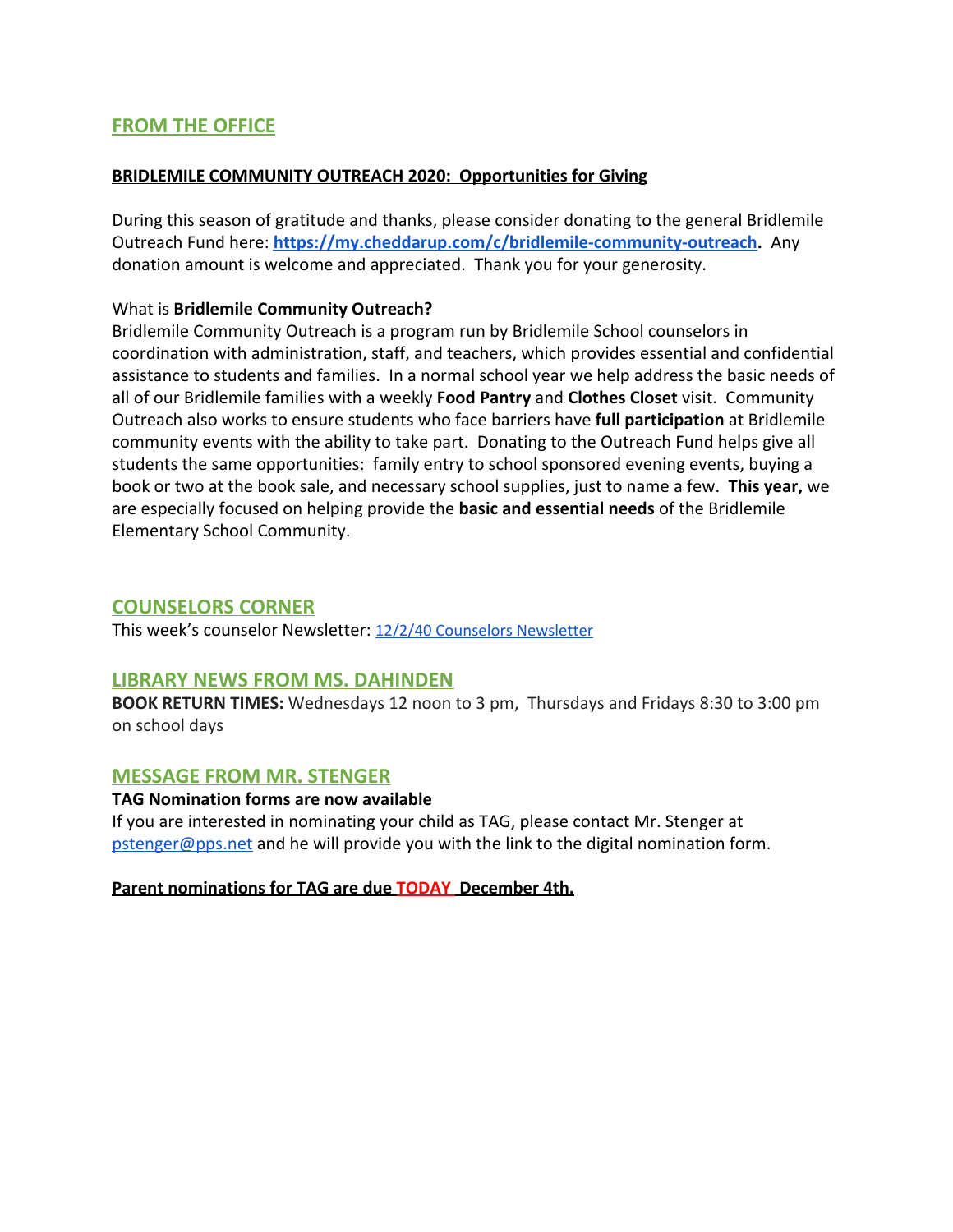# **RACIAL EQUITY AND SOCIAL JUSTICE TEAM CHECK-IN**

### WORD OF THE MONTH- EQUITY

Equity is often mistaken for equality. Equity and equality have distinctively different meanings. Equality is when everyone is treated the same regardless of differences- equity is giving everyone what they need to succeed.

## CONVERSATION STARTERS- IS IT FAIR OR UNFAIR? (FROM [TEACHINGTOLERANCE.ORG](http://teachingtolerance.org/))



1. Jack is in a wheelchair. He can't get to the school library because there are steps. He never gets to take books out of the library unless his teacher or a friend remembers to get him one. Is this FAIR or UNFAIR? What is an equitable way to solve this problem?

2. Fields School only has one soccer field. There is a girl's soccer team and a boy's soccer team. Only the boys get to use the field because they always get there faster after school. Is this FAIR or UNFAIR? What is an equitable way to solve this problem?

#### COMMUNITY ACTION



How would you describe equity? Use art, words, or music to describe equity and share it with Bridlemile's RESJ Team (jwhitaker1@pps.net or awelle@pps.net). We may feature your work in our next check-in!

(image credit: [https://www.nameorg.org/learn/what\\_is\\_equity.php\)](https://www.nameorg.org/learn/what_is_equity.php)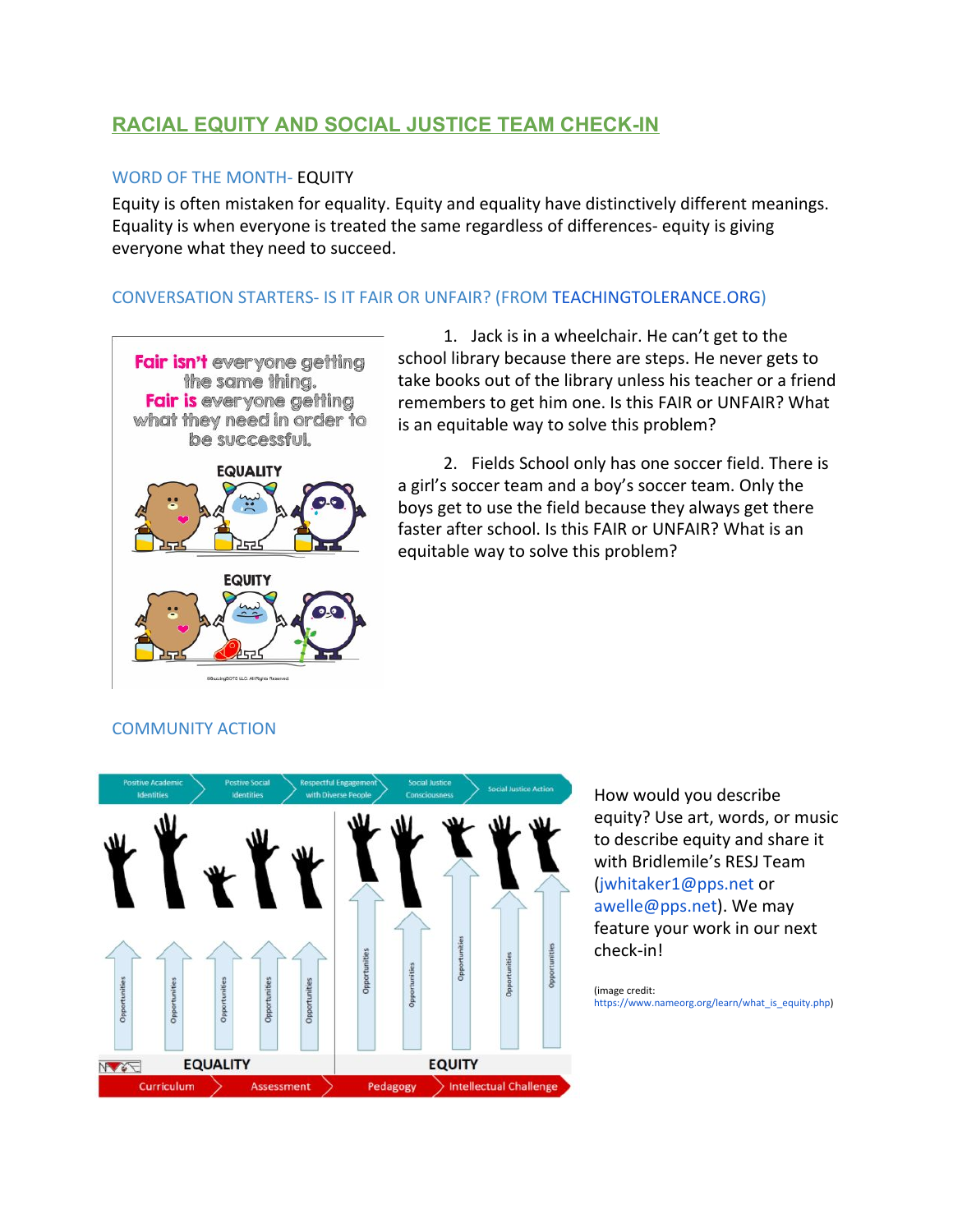#### PPS HATE SPEECH RESPONSE FORM

To ensure a learning environment of safety, security and belonging for every student, PPS does not tolerate hate speech nor acts of discrimination. If you experience or witness hate speech, please fill out this [Hate Speech Response Form](https://docs.google.com/forms/d/e/1FAIpQLScBgOKMOV-xv4yfPk9DnciUMqkQ7E_Us3JaXcTf_lUIUmWnoA/viewform).

## **PTA/FOUNDATION NEWS**

PTA [newsletter](https://docs.google.com/document/d/e/2PACX-1vQlZCPHtKxqO7qpJwiwgoeaZ1ERHVLgg6z0JNYJMTulwn7xlOVY_X2I1ZV9nntsGHP57LEZ_uSufaFj/pub)

### **Support Bridlemile**

We need your help to ensure that Bridlemile continues to offer a great educational experience for all of our children. You can **make a one-time donation** to the Bridlemile Foundation through the Circle of Giving or set up a recurring donation: <https://bridlemileschool.org/donate>

You can also **[donate your](https://www.bottledropcenters.com/donate-nonprofits/) bottles and cans** through BottleDrop. You can either *donate your* [existing redemption balance online through your BottleDrop account](https://www.bottledropcenters.com/donate-nonprofits/) or request blue bags and barcode stickers at bridlemilebottledrop@gmail.com.

Please consider doing your holiday shopping through Charleston Wrap and benefit Bridlemile at the same time! Orders placed by the **1st week of December** will arrive by Christmas. Friends and family may also order from the website if they have your student's participant code.

For the participant code:

- 1. Go to [http://www.charlestonwrap.com](http://www.charlestonwrap.com/) with Access code: 11094.
- 2. Fill in your email and phone number to see what your student's code is.

Thank you to all who have helped us with this fundraiser so far! If you do not wish to purchase items from Charleston Wrap but still want to donate, go to [www.bridlemileschool.org](http://www.bridlemileschool.org/)

Thank you! Your Bridlemile PTA

## **COMMUNITY NEWS**

#### Wilson High School Booster Club Christmas Tree Sale

A great variety of fresh cut trees, pretty wreaths, small live trees, and evergreen garland available, plus Wilson gear!! We'll be open in the A-Boy parking lot (7365 SW Barbur Blvd.) Fridays 4-5:30PM, Saturdays 10AM to 5:30PM, and Sundays 10AM to 5:30PM through December 20th. All the funds raised go to support the Wilson school clubs and sports teams. Hope to see you there!

The Wilson Renaming Committee (WRC) is a student-initiated and co-led group that has been working with Wilson administration and faculty, community members, and the PPS Board since late spring 2020